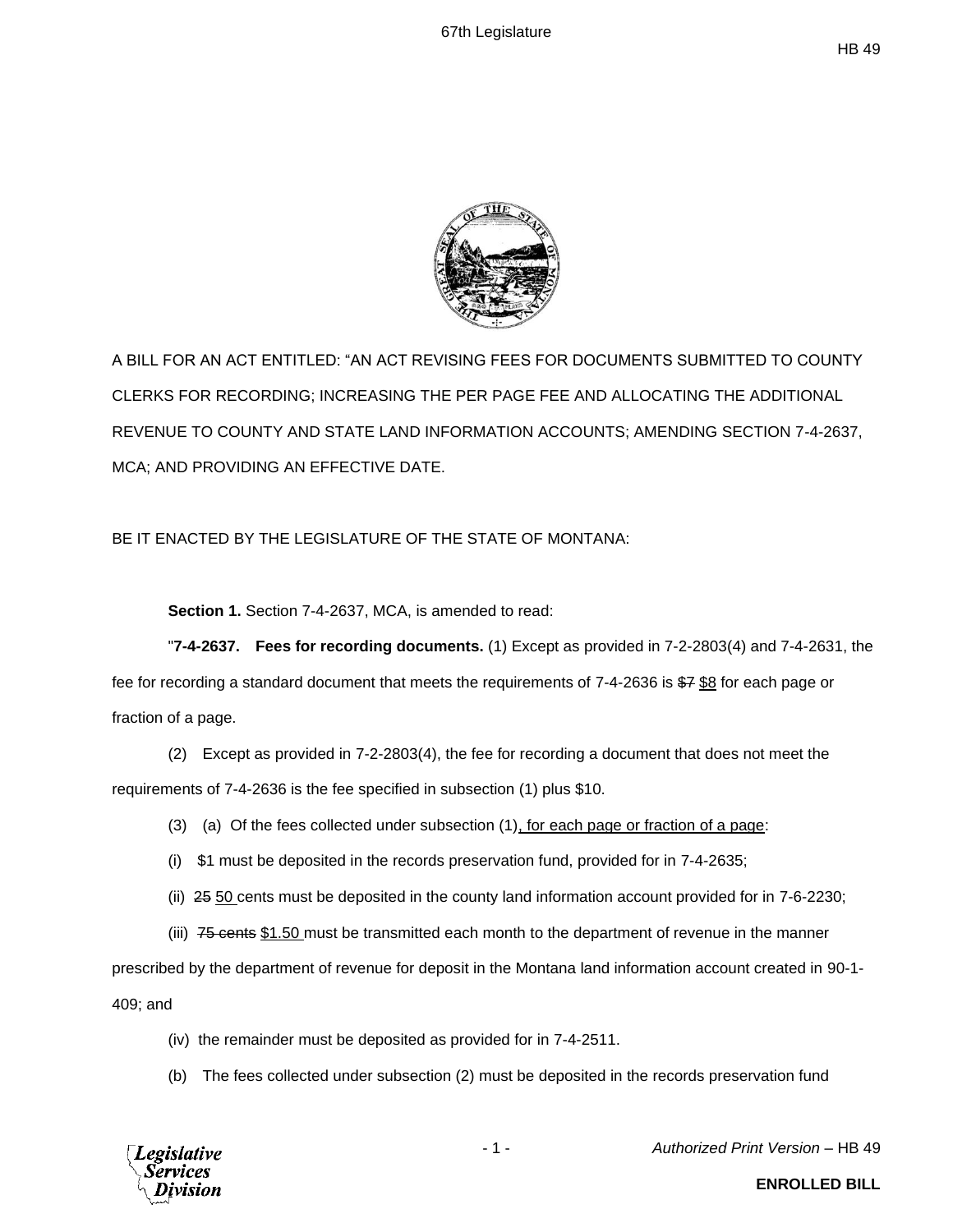provided for in 7-4-2635."

**Section 2. Effective date.** [This act] is effective July 1, 2021.

- END -

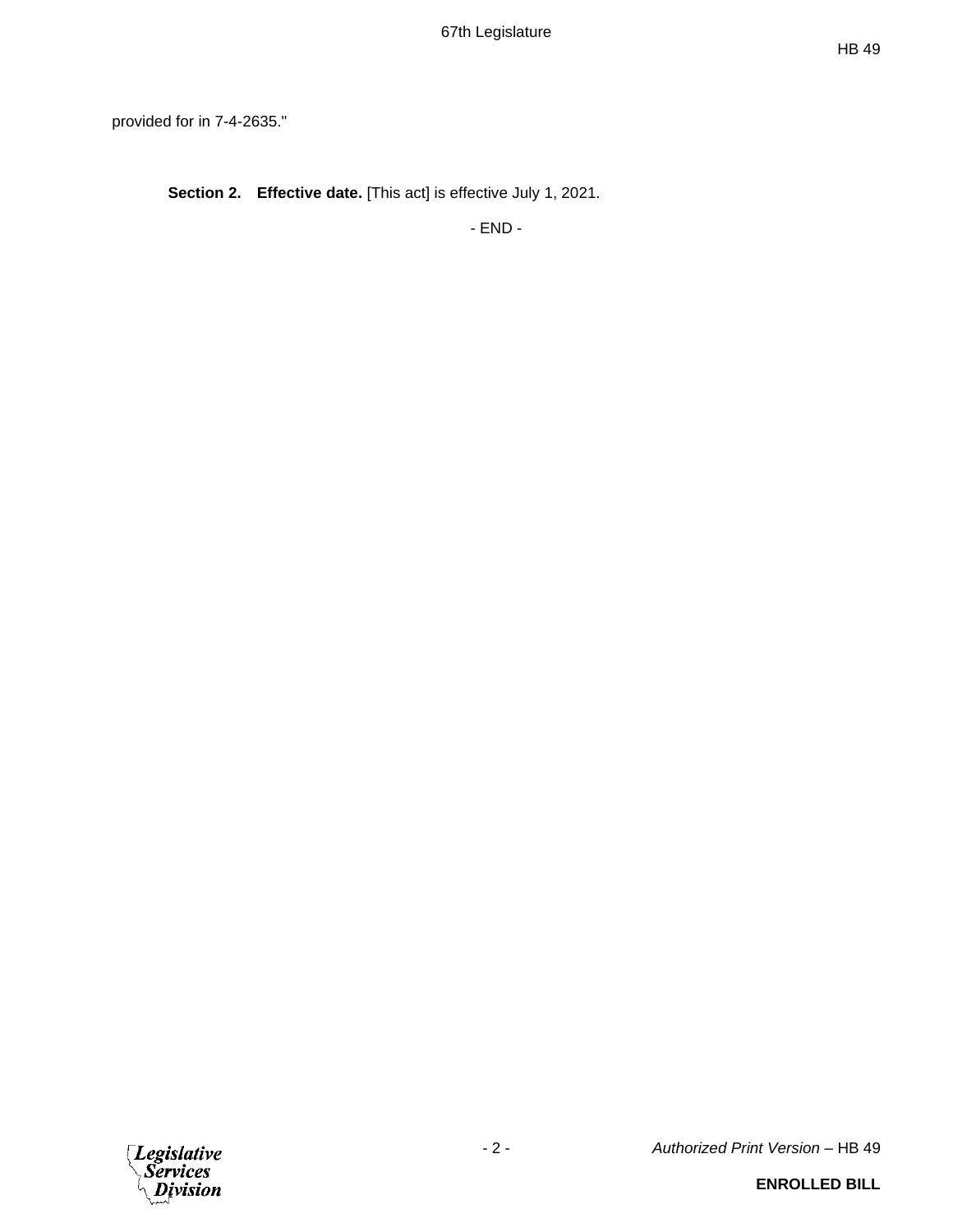I hereby certify that the within bill,

HB 49, originated in the House.

Chief Clerk of the House

Speaker of the House

| Signed this | dav    |
|-------------|--------|
| $\Omega$    | - 2021 |

\_\_\_\_\_\_\_\_\_\_\_\_\_\_\_\_\_\_\_\_\_\_\_\_\_\_\_\_\_\_\_\_\_\_\_\_\_\_\_\_\_\_\_

\_\_\_\_\_\_\_\_\_\_\_\_\_\_\_\_\_\_\_\_\_\_\_\_\_\_\_\_\_\_\_\_\_\_\_\_\_\_\_\_\_\_\_

President of the Senate

| Sianed this |  |
|-------------|--|
| $\Omega$    |  |

\_\_\_\_\_\_\_\_\_\_\_\_\_\_\_\_\_\_\_\_\_\_\_\_\_\_\_\_\_\_\_\_\_\_\_\_\_\_\_\_\_\_\_